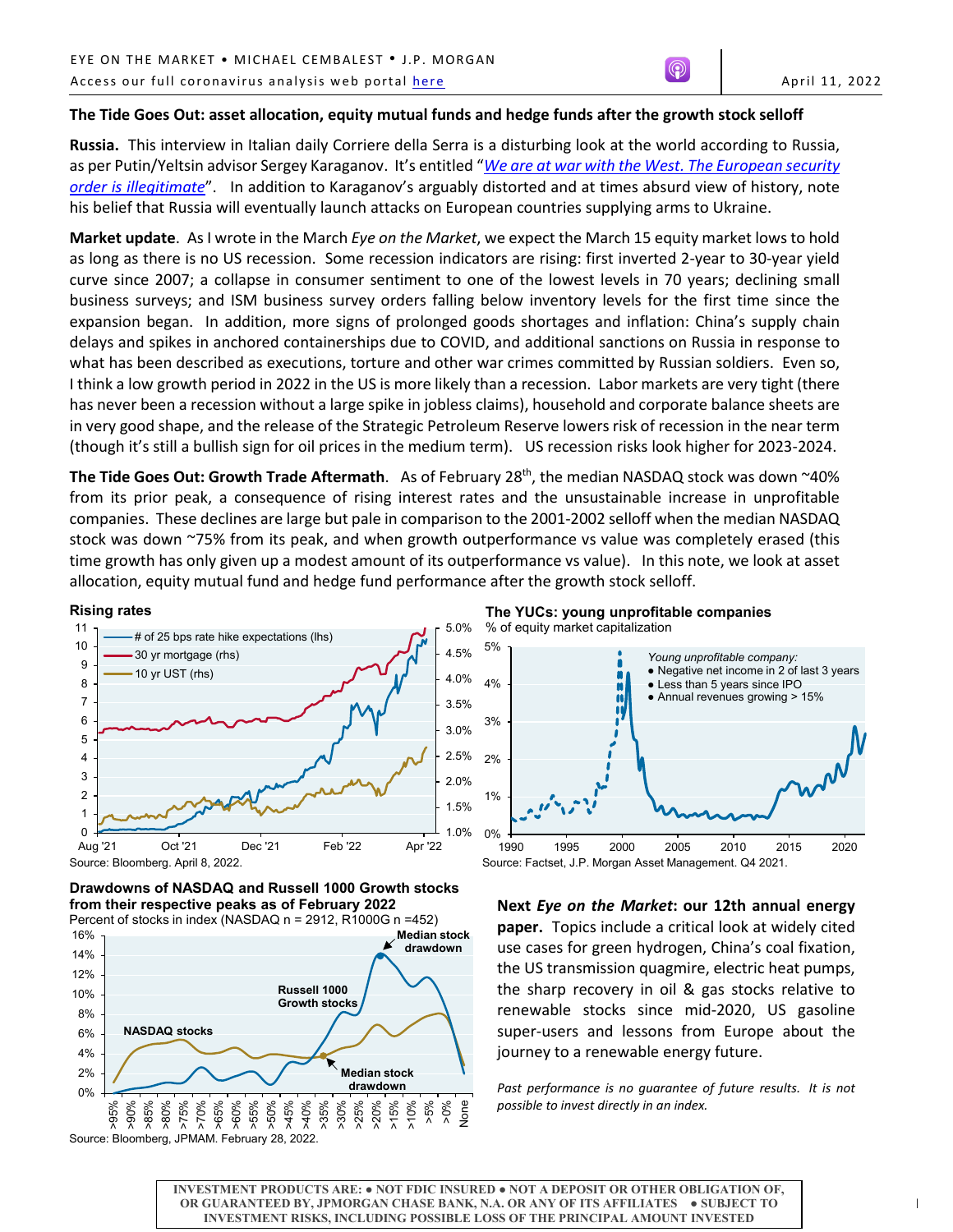**Analysis summary: a growth allocation generated substantial excess returns in pro-forma portfolios from 2017 to Feb 2022, even after the selloff. However, the four largest mega-stocks (Apple, Microsoft, Amazon and Google) accounted for almost half of these excess returns. Furthermore, only top quartile equity mutual fund and hedge fund managers delivered excess returns versus their growth benchmarks.**

## **Asset Allocation: still a clear benefit from growth stock exposures in portfolios**

To assess the benefit of an allocation to growth in equity portfolios, we compare an investment in the Russell 1000 Growth Index and the NASDAQ to other equity alternatives such as the S&P 500, Value stocks, Europe, US/Global Small Cap and Emerging Markets. The timeframe is of course a critical decision; looking back at our investment commentary over the last few years, I picked January 2017 as a starting point since that's when we began to focus on the higher revenue growth and profit margins of tech and healthcare in a slower growth world. Different starting dates would of course yield different results.





Source: Bloomberg, JPMAM. April 7, 2022.

Source: Bloomberg. April 7, 2022.

**Closer look at the Russell 1000: growth outperformed but** 

*Results*. Through the end of February 2022, an allocation to growth generated higher returns than the other options shown with comparable levels of volatility. However, **almost 50% of growth's outperformance vs value was derived from exposure to the largest four stocks**(AAPL, MSFT, AMZN, GOOG). For investors executing this view through passive index products, the performance discussion would stop here other than having to account for passive index fees which are generally comparable across the indexes shown<sup>[1](#page-1-0)</sup>.

|                   | Russell 1000<br>Growth | <b>NASDAQ</b> | Value | Russell 1000 Russell 2000<br>Small Cap | <b>S&amp;P 500</b> | Europe | Small Cap | MSCI MSCI World MSCI Emerging<br>markets |
|-------------------|------------------------|---------------|-------|----------------------------------------|--------------------|--------|-----------|------------------------------------------|
| Cumulative return | 171%                   | 168%          | 64%   | 61%                                    | 115%               | 50%    | 66%       | 52%                                      |
| Return (ann)      | 21%                    | 21%           | 10%   | 10%                                    | 16%                | 8%     | 10%       | 8%                                       |
| Volatility (ann)  | 17%                    | 18%           | 16%   | 21%                                    | 16%                | 16%    | 19%       | 16%                                      |
| Return / Risk     | 1.2x                   | 1.2x          | 0.6x  | 0.5x                                   | 1.0x               | 0.5x   | 0.6x      | 0.5x                                     |
| Cur value / peak  | 88%                    | 88%           | 97%   | 89%                                    | 92%                | 93%    | 91%       | 86%                                      |

## **Growth equity vs other equity benchmarks, January 2017 - February 2022**

Source: JP Morgan Private Bank, Bloomberg. February 2022.

 $\overline{a}$ 

<span id="page-1-0"></span> $1$  ETF fees generally range from 3 to 20 basis points for US equity ETFs. Global Small Cap ETF fees are around 45 basis points, and Emerging Market ETF fees are closer to 70 basis points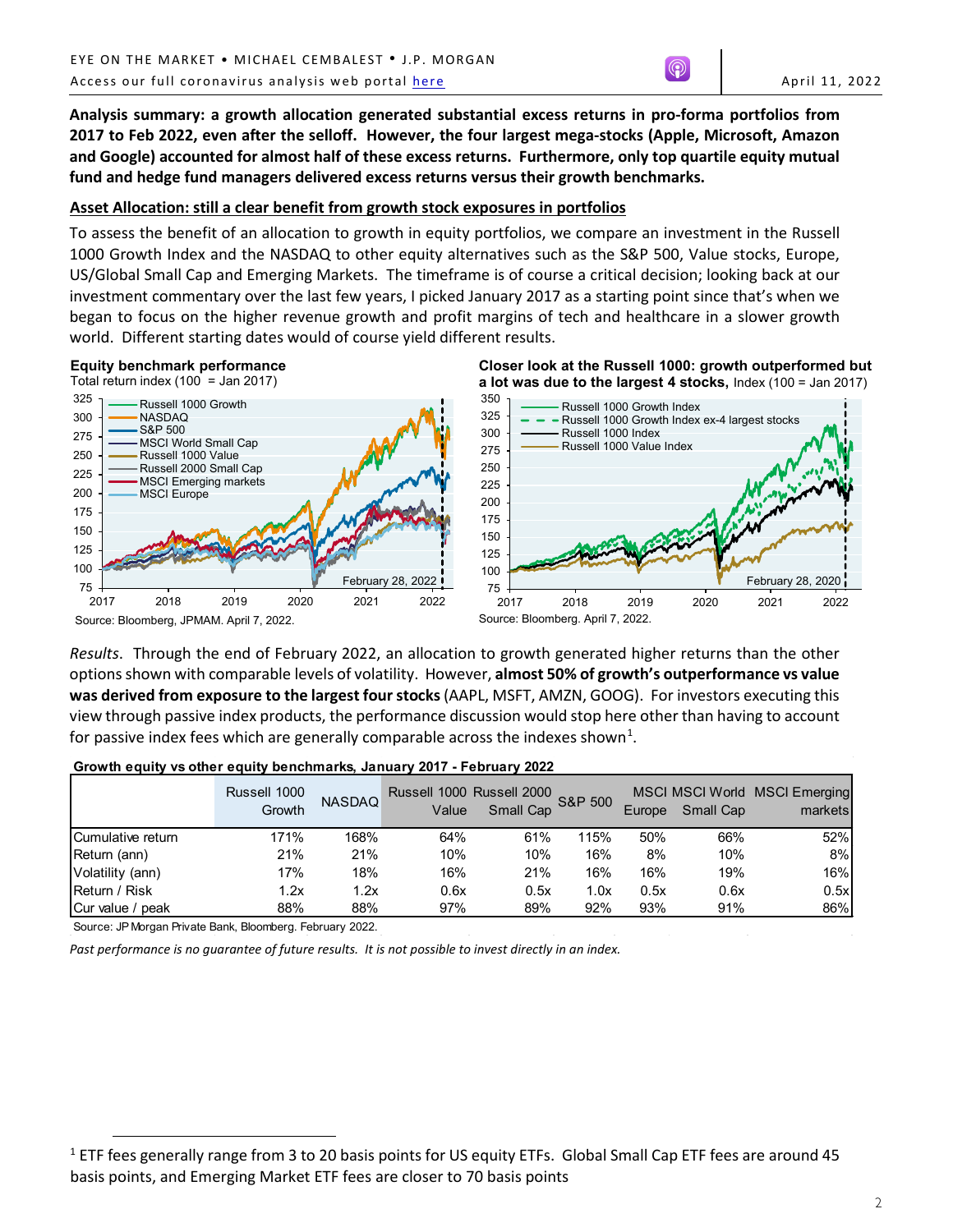Assessing mutual fund performance is a straightforward exercise:

- Use Morningstar to obtain a universe of funds in the Large Cap Growth category, excluding passive products
- Narrow to those funds with performance from Jan 2017 to Feb 2022. This does create a survivorship bias issue since we ignore funds that used to be in this category but dropped out for whatever reason
- Use the lowest fee share class for each fund as a proxy for its Institutional share class, and compute cumulative performance from 2017-2022
- Compute excess returns for each fund relative to its stated benchmark. Most growth managers use the Russell 1000 Growth Index; others use the S&P 500 and a few use the Russell 3000 Growth Index

*Results*. Most funds with a R1000 Growth benchmark underperformed over this period. Many may have been reluctant to hold index-weight positions in the four largest stocks whose performance more than doubled the performance of growth stocks in recent years. Managers may also have been discouraged from doing so for regulatory reasons (see box). In March, the largest weights in the R1000 Growth index were AAPL 12.5%, MSFT 10.8%, AMZN 6.6%, GOOG 6.4%. **As a result, just holding market weight positions would imply 36% in these four stocks, above the 25% diversification threshold that many mutual funds seek to comply with[2](#page-2-0) , requiring them to be structurally underweight.** As shown in the third chart, we estimate the cost of the diversification rule applied to the Russell 1000 Growth Index to be ~15% over the time horizon.



Source: JPMAM. February 2022. Relative cumulative performance (Jan 2017 - Feb 2022)





<u>.</u>

**Performance of four largest stocks more than doubled Growth index performance since 2017,** Index (100 = Jan 2017)



Diversification Rule of the 1940 Investment Company Act

Many 40 Act mutual fund managers seek to meet a **diversification test** which requires positions that are over 5% to sum to less than 25% of the fund. [Section 5-b-1]

Certain investor types such as Defined Contribution plans generally prefer funds that pass the diversification test.

If a diversified fund actively breaches the threshold, any securities purchased that caused the violation would need to be sold. Any losses would be reimbursed to the fund while any gains would be kept by the fund.

*Past performance is no guarantee of future results. It is not possible to invest directly in an index.*

<span id="page-2-0"></span> $2$  A mutual fund benchmarked to the S&P 500 Growth Index would face a similar problem: AAPL 14%, MSFT 12%, AMZN 7% and GOOG 8%. In other words, 41% of the index and well above the 25% threshold.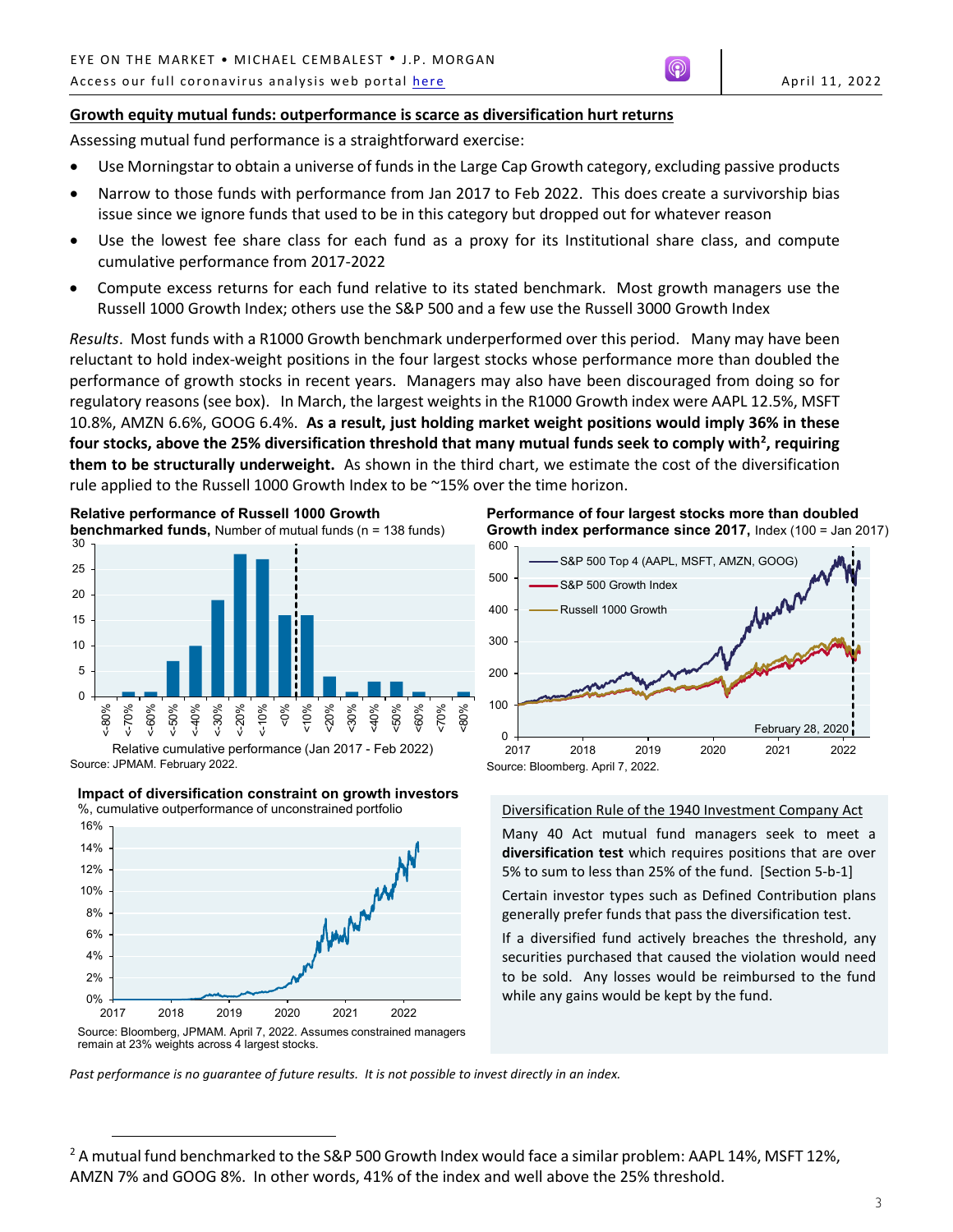<100%

In contrast, most growth mutual funds using an S&P 500 benchmark *outperformed*. This may reflect the presence of core managers whose growth tilt was so high as to push them into Morningstar's growth category, but the manager still benchmarks their performance to the S&P 500 Index. Whether investors give managers with a strong growth tilt credit for outperformance vs a core benchmark is up to them. Not sure I would.



Performance was mixed for the smaller number of mutual funds categorized by Morningstar as "growth" and who benchmark their performance to the Russell 3000 Growth Index. Given the underperformance of small cap shown on page 2 over this period, any manager with a structural underweight to small cap growth would have generated substantial excess returns over benchmark.

For legal and compliance reasons, I cannot cite JP Morgan Asset Management's large cap growth performance; you will have to look that up on your own.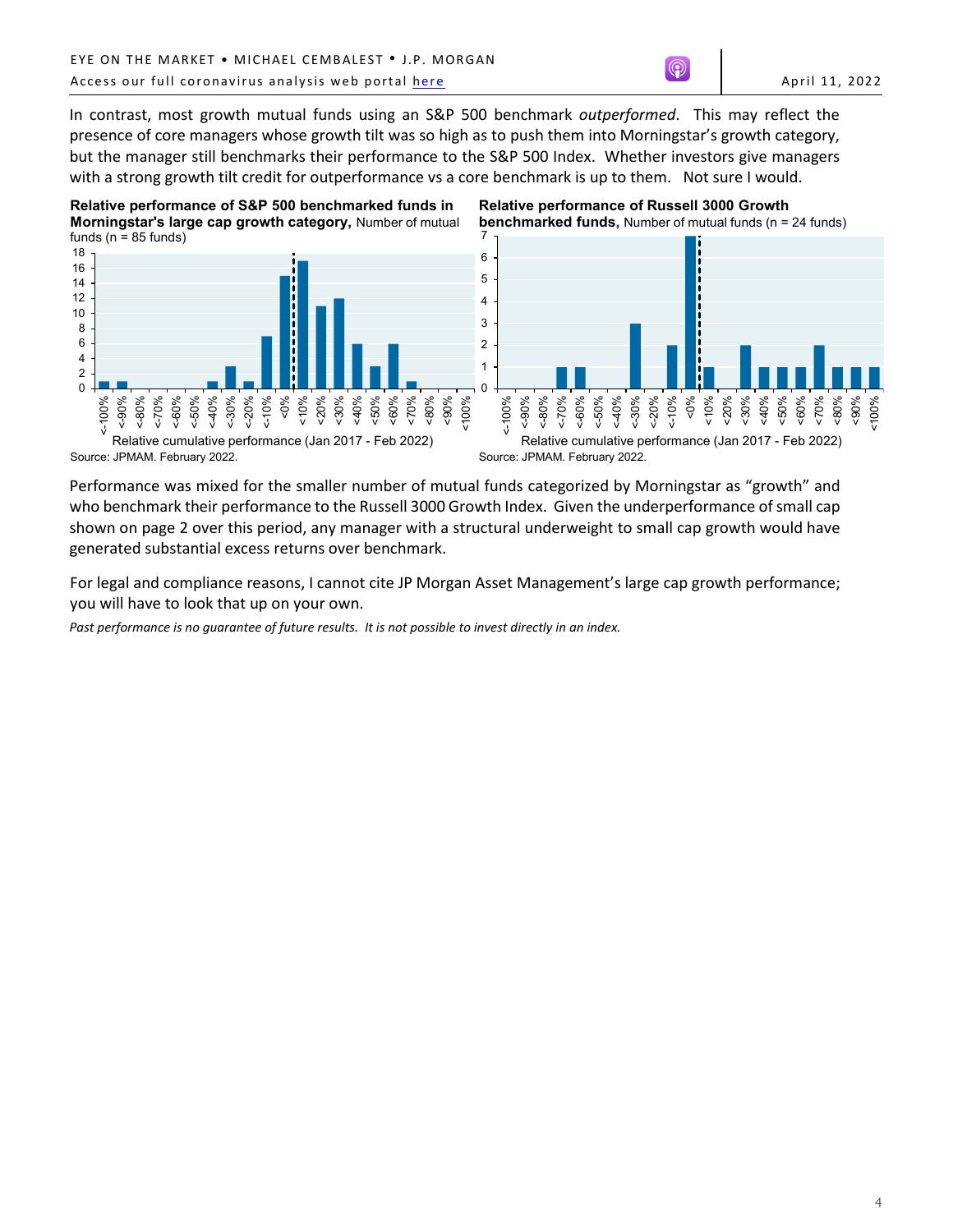## **Hedge fund performance: plenty of assumptions and triangulation required**

Measuring long only equity and fixed income mutual fund performance against stated benchmarks is a simple process. The prior section is one example of that.

As for private equity and venture capital, the development of the LP-sourced Burgiss performance database now allows for proper time-weighted performance measurement versus a variety of public equity market benchmarks without having to worry about survivorship bias or selective reporting. We discussed this in last year's **[deep dive on private equity and venture capital](https://am.jpmorgan.com/content/dam/jpm-am-aem/global/en/insights/eye-on-the-market/private-equity-food-fight-nl.pdf)**. There is no easy answer to the question of what kind of illiquidity premium is "fair" to investors, but at least the magnitude of what investors earn in private equity and venture capital relative to public equity markets is much clearer.

**In contrast, deciding whether a given hedge fund has performed well or not relative to its opportunity set is one of the more complicated questions in investment finance**. The "LIBOR plus a spread" benchmark and the HFRI benchmarks that were popular in the 1990's are used less often now, and the "stock/bond mix" benchmark approach is used less often as well. When investors have look-through access to a hedge fund's exposures on a daily or weekly basis, they can construct a customized benchmark based on market factors to assess performance. But that is not a viable option when doing industry-level analysis with monthly data.

**As a result, I'm going to use a simple approach to benchmark hedge fund performance**. Many growth longshort hedge funds have "observed market betas" of ~0.45 relative to the Russell 1000 Growth index. In other words, over the long run their returns rise and fall at 45% of the rate of the Russell Index itself. So, we use 0.45 of the Russell 1000 Growth as a benchmark for growth long short hedge funds in this analysis. We sometimes look at a NASDAQ benchmark as well but since its performance is almost identical to the R1000 Growth Index, we only show the R1000 Growth benchmark in the charts and tables that follow. Note in the last chart how the beta-adjusted R1000 Growth benchmark is similar to a 50% S&P 500 / 50% Barclays Aggregate benchmark.



# **Russell 1000 Growth vs NASDAQ performance** Total return index  $(100 =$  Jan 2017)



**Hedge fund benchmark comparison**  $Index(100 = Jan 2017)$ 

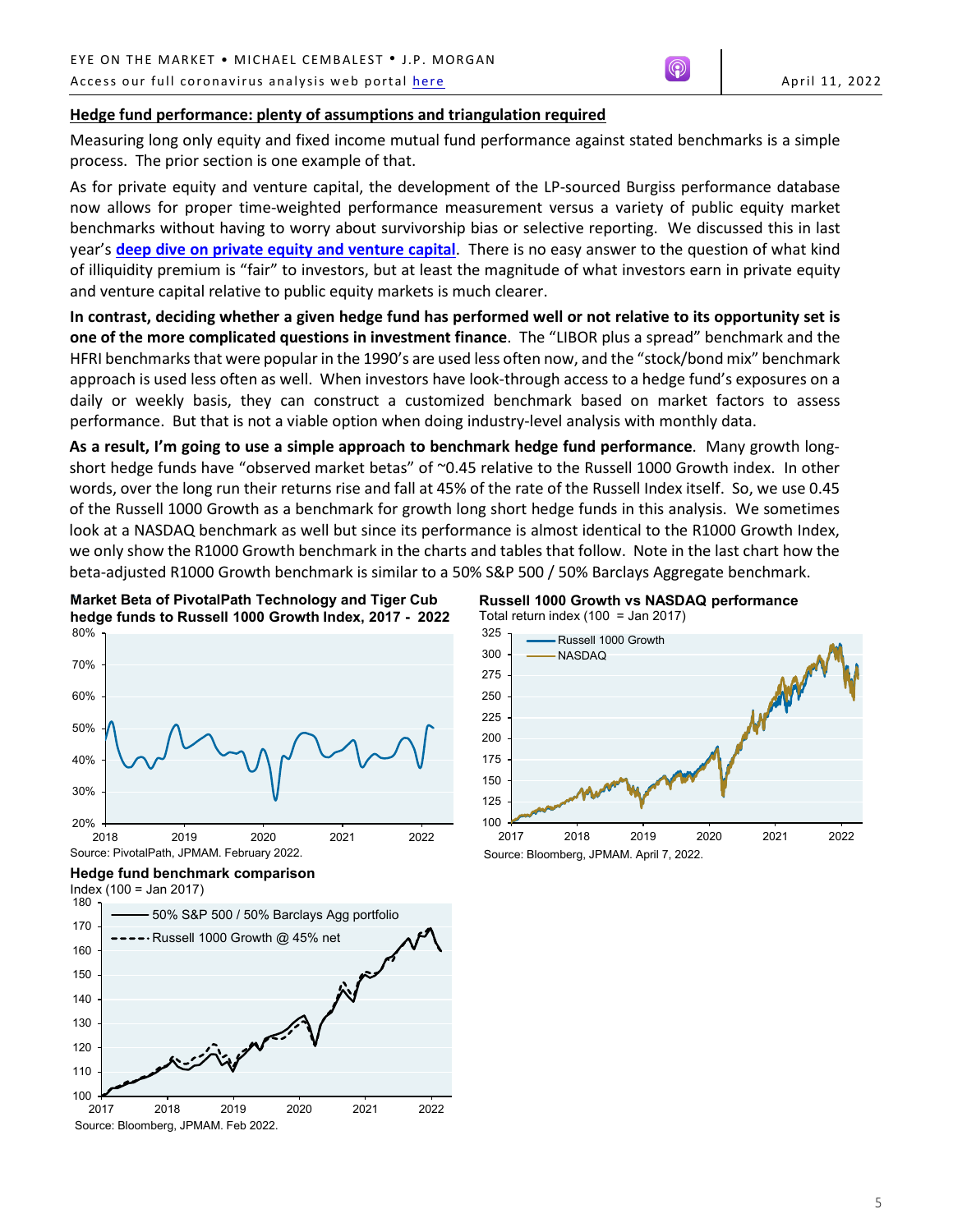# **Then there's the challenge of** *obtaining* **hedge fund performance data in the first place**

Unlike the Burgiss database of LP-sourced private equity and venture capital flows, no such database exists for hedge funds. There are several aggregators that compile hedge fund performance but they all rely on hedge funds to consistently report their performance, and **many of the largest hedge funds simply have no interest in doing that**. Hedge fund managers provide performance history to investors considering an allocation, but such data is often subject to non-disclosure agreements that prevent it from being used for research publications like this one.

Once we obtain hedge fund performance data, there are still issues that make returns harder to compare. Some managers have **large private exposures** as high as 50% of the fund's NAV. When public equity markets decline, private exposures are often not repriced as quickly, making comparisons across funds harder. And of course, **gross and net leverage differ** across funds as well.

As a result, we have to triangulate and use **four separate self-reported universes of hedge fund monthly returns from January 2017 to February 2022[3](#page-5-0)** . Our Asset Management's Hedge Fund Due Diligence team considers the first two more indicative of an institutional peer group, and shares the same reservations I have regarding the HFR dataset due to the lack of data from some of the largest well known funds.

- Long-short hedge funds categorized by PivotalPath as "Tech-focused"
- Long-short generalist growth hedge funds identified by JP Morgan Asset Management's Hedge Fund Due Diligence team as "Tiger Cubs" in the PivotalPath database<sup>[4](#page-5-1)</sup>
- Long-short hedge funds categorized by HFR as "Technology" or "Healthcare" (note: we do not use the HFR Equity Hedge Growth category since it includes a lot of hedge funds investing in Emerging Markets)
- Long-short hedge funds in the eVestment database with observed market betas of at least 0.45 vs the S&P 500 Growth Index (eVestment does not have a Growth category, which is why we chose this method)

For each hedge fund universe, we identify the median, 75<sup>th</sup> percentile and 25<sup>th</sup> percentile manager<sup>5</sup>. For each of these managers, we show annualized returns, annualized volatility, return/risk, the fund's current NAV vs peak levels (i.e., drawdown) and its correlation with the Russell 1000 Growth Index.

**Are you excited yet? I am.**

 $\overline{a}$ 

<span id="page-5-0"></span><sup>&</sup>lt;sup>3</sup> While the Russell 1000 Growth Index rose by  $4\%$  in March, some hedge funds may trail the beta-adjusted benchmark. The reasons: large caps outperformed small caps in March (often a headwind for hedge funds), an index of widely owned hedge fund positions was up 1% while a basket of stocks with the highest short interest rose by 6%, and while growth outperformed value, telecommunications services were up less than 1%. Finally, hedge funds with large private positions may still need to mark some of them down.

<span id="page-5-1"></span><sup>4</sup> PivotalPath does not have every manager we know to be a Tiger Cub descendent, but they do have what we consider to be a large representative sample.

<span id="page-5-2"></span><sup>&</sup>lt;sup>5</sup> We equal-weight rather than asset-weight funds. As a result, we may include smaller funds with less industry impact. Asset-weighting can be problematic: what about a fund with large assets under management (AUM) at inception which then underperforms and suffers substantial outflows? If the ending AUM is used, it understates their impact. The same problem exists using inception AUM for managers that accumulate assets. Timeweighted AUM is better than using inception or ending AUM; but equal weighting is our preferred approach.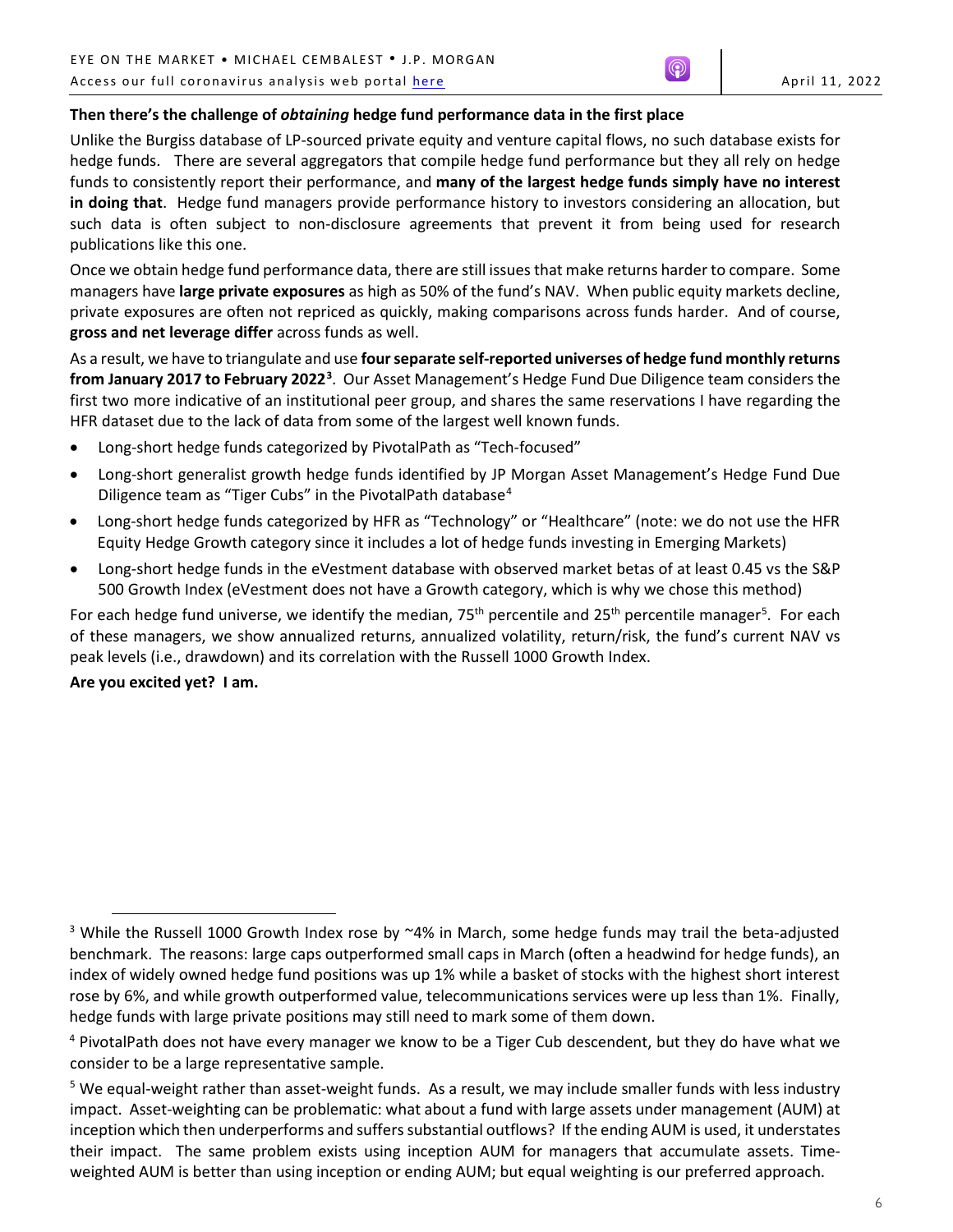# *Hedge fund performance based on PivotalPath data*

PivotalPath has data for 104 Technology long-short funds. However, many of these funds do not have consistent monthly data over our time horizon. We ended up with just 27 that we could analyze out of the original 104; some excluded funds began after January 2017, while others stopped reporting before February 2022. Data limitations are a frustrating and inescapable part of the hedge fund landscape.

The performance distribution looks "normal": median Technology long-short hedge fund returns were close to our beta-adjusted growth benchmarks and also generated higher risk-adjusted returns. The 75<sup>th</sup> percentile manager's outperformance was slightly larger than the 25<sup>th</sup> percentile manager's underperformance.

## **PivotalPathTech hedge funds, N=27**



|                                               | 45% net          |                     |             |        |
|-----------------------------------------------|------------------|---------------------|-------------|--------|
| PivotalPath Tech fund performance by quartile | exposure         |                     |             |        |
|                                               | 25 <sub>th</sub> | <b>Russell 1000</b> |             |        |
|                                               |                  | 50th                | <b>75th</b> | Growth |
| Cumulative return                             | 37%              | 63%                 | 90%         | 60%    |
| Return (ann)                                  | 6%               | 10%                 | 13%         | 9%     |
| Volatility (ann)                              | 9%               | 6%                  | 13%         | 8%     |
| Return / Risk                                 | 0.7x             | 1.6x                | 1.0x        | 1.2x   |
| Cur value / peak                              | 88%              | 97%                 | 90%         | 94%    |
| Correl w Russ 1000 Gr                         | 58%              | 36%                 | 50%         |        |

Source: PivotalPath, JPMAM. February 2022.

We then analyzed the 29 funds in the PivotalPath dataset that our Hedge Fund Due Diligence team identified as generalist growth-oriented "Tiger Cub" descendants of the original Tiger fund. However, PivotalPath only has consistent monthly performance from Jan 2017 to Feb 2022 for 12 of them.

The 75<sup>th</sup> percentile Tiger Cub fund kept pace with our Russell benchmark, while the median manager experienced a correction in Q1 2022 that left the fund well below it. The 25<sup>th</sup> percentile Tiger Cub manager generated weak performance with high levels of volatility relative to returns. Some Tiger Cub funds exhibit very high volatility: one such fund generated very high returns (above the 75<sup>th</sup> percentile over the time horizon) but also generated very high volatility (16%) and experienced a sharp selloff whose drawdown reached 37% by February 2022 (i.e., current value / peak value of 63%). This fund has reportedly experienced further large drawdowns in March despite the recovery in the Russell 1000 Growth Index.

### **PivotalPath Tiger Cub hedge funds, N=12**



|                                                    | 45% net          |             |      |              |
|----------------------------------------------------|------------------|-------------|------|--------------|
| PivotalPath Tiger Cub fund performance by quartile | exposure         |             |      |              |
|                                                    | 25 <sub>th</sub> | <b>50th</b> | 75th | Russell 1000 |
|                                                    |                  |             |      | Growth       |
| Cumulative return                                  | 14%              | 37%         | 60%  | 60%          |
| Return (ann)                                       | 3%               | 6%          | 10%  | 9%           |
| Volatility (ann)                                   | 12%              | 11%         | 9%   | 8%           |
| Return / Risk                                      | 0.2x             | 0.6x        | 1.0x | 1.2x         |
| Cur value / peak                                   | 82%              | 79%         | 92%  | 94%          |
| Correl w Russ 1000 Gr                              | 39%              | 61%         | 68%  |              |

Source: PivotalPath, JPMAM. February 2022.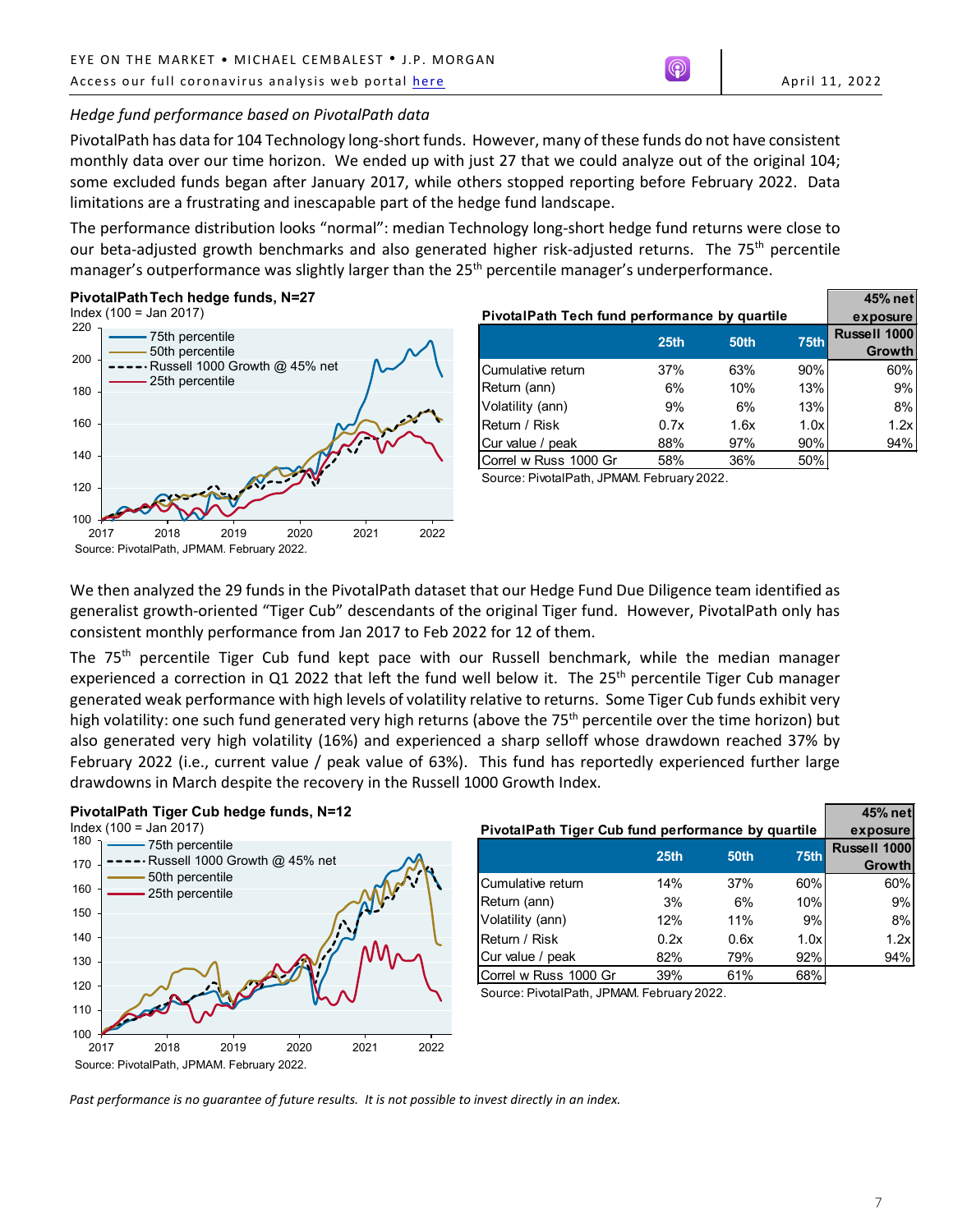# *Hedge fund performance based on HFR and eVestment data*

We were able to analyze 55 out of 96 long short hedge funds in the HFR dataset. As a reminder, we analyzed long-short hedge funds that were categorized by HFR as Technology or Healthcare. The results are similar to the PivotalPath Technology dataset: median manager close to beta-adjusted benchmark, with 75<sup>th</sup> and 25<sup>th</sup> percentile managers distributed on either side of them. Also similar: the 75<sup>th</sup> percentile manager outperformed by more than the  $25<sup>th</sup>$  percentile manager underperformed. But to reiterate, we have concerns about the relevance of this dataset to institutional investors given which funds self-report.

## **HFR Tech/Healthcare hedge funds, N=55**



|                                                  |                  |      |      | 45% net                       |
|--------------------------------------------------|------------------|------|------|-------------------------------|
| HFR tech/healthcare fund performance by quartile | exposure         |      |      |                               |
|                                                  | 25 <sub>th</sub> | 50th | 75th | Russell 1000<br><b>Growth</b> |
| Cumulative return                                | 31%              | 65%  | 126% | 60%                           |
| Return (ann)                                     | 5%               | 10%  | 17%  | 9%                            |
| Volatility (ann)                                 | 12%              | 17%  | 24%  | 8%                            |
| Return / Risk                                    | 0.4x             | 0.6x | 0.7x | 1.2x                          |
| Cur value / peak                                 | 90%              | 93%  | 85%  | 94%                           |
| Correl w Russ 1000 Gr                            | 61%              | 40%  | 72%  |                               |

Source: HFR, JPMAM. February 2022.

The eVestment database has a lower rate of missing performance data than the other three datasets. We were able to analyze 231 out of 339 funds in their database. As a reminder, these funds were selected since they exhibited a beta to the S&P 500 Growth Index of at least 0.45 over the last two years. The results in most respects are almost identical to the HFR dataset results shown above.

### **eVestment high beta hedge funds, N=231** Index (100 = Jan 2017)



|                                                  |                  |             |      | 45% net      |
|--------------------------------------------------|------------------|-------------|------|--------------|
| eVestment high beta fund performance by quartile | exposure         |             |      |              |
|                                                  | 25 <sub>th</sub> | <b>50th</b> | 75th | Russell 1000 |
|                                                  |                  |             |      | Growth       |
| Cumulative return                                | 38%              | 66%         | 103% | 60%          |
| Return (ann)                                     | 6%               | 10%         | 15%  | 9%           |
| Volatility (ann)                                 | 13%              | 15%         | 18%  | 8%           |
| Return / Risk                                    | 0.5x             | 0.7x        | 0.8x | 1.2x         |
| Cur value / peak                                 | 79%              | 92%         | 82%  | 94%          |
| Correl w Russ 1000 Gr                            | 60%              | 66%         | 90%  |              |

Source: eVestment, JPMAM. February 2022.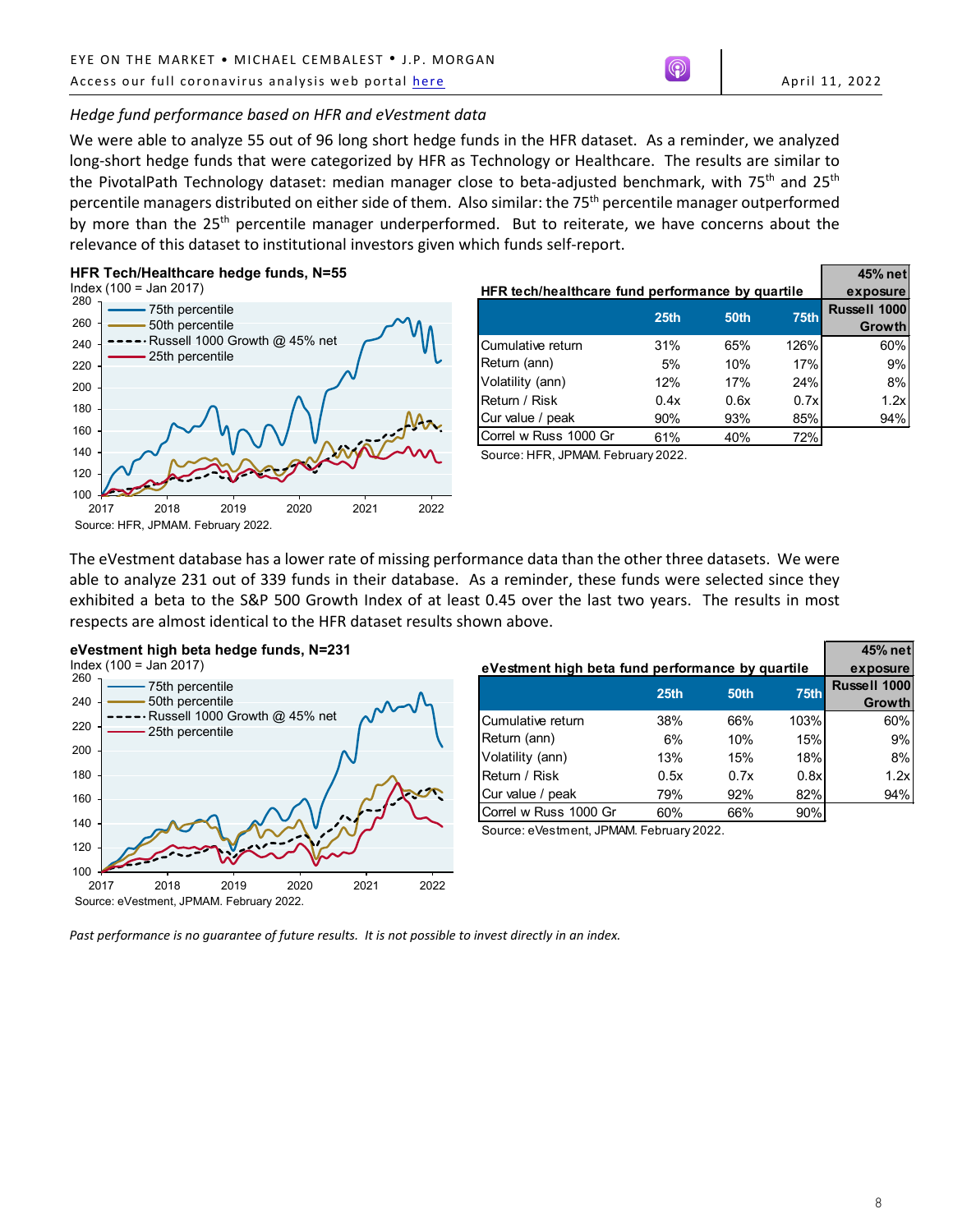# **Wrapping up: growth generated substantial asset allocation returns from 2017 to Feb 2022, but only top quartile equity and hedge fund managers delivered excess returns versus growth benchmarks**

- *Asset allocation*. An allocation to growth since 2017 generated benefits in portfolios despite the selloff that took place through February 2022
- *Equity mutual funds*. Most growth mutual funds underperformed the R1000 Growth Index during this period. We believe that this reflects in part mutual fund managerreluctance/inability to hold market weight positions in the largest four stocks which outperformed the rest of the equity market by 300% from 2017 to February 2022, one of the largest such outperformance periods in history
- *Hedge fund performance*

 $\overline{a}$ 

*Median manager*. Most median hedge fund managers tracked our beta-adjusted growth benchmarks even though they did not hold market-weight positions in the four largest stocks. The Tiger Cub manager was the exception, trailing the benchmark instead

*Underperforming managers*. The 25th percentile hedge fund managers all lagged our benchmark, and also generated from 1% to 5% higher volatility

*Outperforming managers*. The 75th percentile managers in three of the datasets generated large returns vs our benchmarks; the exception was the 75<sup>th</sup> percentile Tiger Cub fund which tracked the benchmark instead



Source: PivotalPath, HFR, eVestment, JPMAM. February 2022.

- *Volatility*. Some hedge funds that experienced large drawdowns this year accumulated high prior returns, such that long term investors were still ahead of our benchmarks. This context is often missing from press articles<sup>[6](#page-8-0)</sup>. However, volatility and risk may still be understated for funds with large private exposures
- *Benchmarks*. Using a stock-bond mix or a beta-adjusted equity index is a simple approach that does not take into account the investment style of the manager. Hedge fund researchers often take performance measurement analysis to a deeper level to determine what a fund is doing with its capital, and measuring performance relative to a customized benchmark (see Appendix I). Such an approach is beyond the scope of our industry wide analysis given the limitation of monthly returns
- *Data issues*. Selective reporting, survivorship bias and lack of comparability cloud the results. For the PivotalPath dataset, we were only able to analyze less than half the managers that existed during the time horizon due to missing data. Appendix II reviews the performance of partial managers which we excluded

<span id="page-8-0"></span><sup>6</sup> One example: "*Selling in speculative tech stocks knocks Tiger Cub hedge funds*", Financial Times, March 8, 2022. The article has a table of 2020 and 2021 performance by fund but makes no mention of prior performance. The article does make interesting points about overlapping exposures in certain growth stocks, and allows readers to examine these positions based on fund regulatory filings.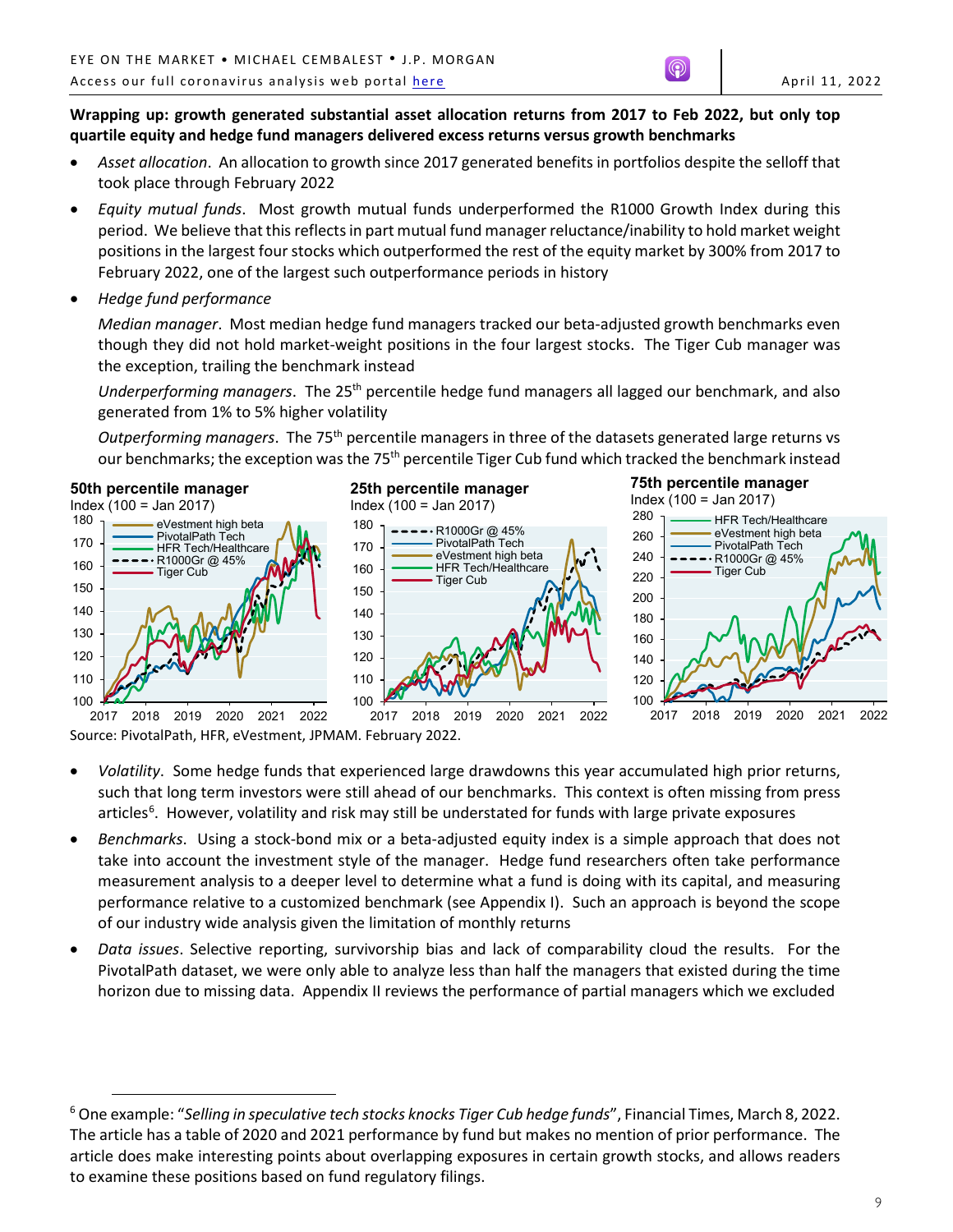## Appendix I: Factor based hedge fund performance analysis

A large institutional investor can often obtain high frequency returns and leverage directly from a hedge fund. Hedge fund researchers can then regress these returns against market "factors" such as price-to-book, cash flow to enterprise value, price momentum, low volatility, etc. Each factor is constructed as a miniature long-short position; i.e. a price-to-book factor would show the daily returns on a portfolio that owned the "cheapest" stocks (lowest price to book) and was short the most expensive stocks (highest price to book).

If a hedge fund's returns are highly correlated with one or more factors over time, that set of factors can be used as a benchmark with any residual performance differences measuring the manager's excess return vs benchmark. The more customized a factor based benchmark is, the more the hedge fund is being measured against their *assumed* opportunity set. As a result, the benefit or penalty from investing in low volatility or low price to book stocks is assumed to be an asset allocation decision that the manager is not responsible for.

Other approaches require **position-level transparency**, which would allow for a hedge fund researcher to determine how much the fund made from market exposure, sector, country and style preferences, with any residual representing manager excess return.

## Appendix II: Hedge fund survivorship bias and missing data

There's not much we can do about missing data. But for hedge funds we excluded due to incomplete data, we can at least see if there is any performance skew for returns they *did* report during the 2017-2022 time horizon. As shown below, **we unsurprisingly found a modest bias towards outperformance in the partial returns that these excluded managers did report.** But the missing data remains a mystery, which is why we excluded these managers and their partial returns in the overall analysis.

*Number of excluded funds out/underperforming R1000 Growth based on their partially reported returns*



Source: PivotalPath, JPMAM. February 2022. Excess ann. return vs Russell 1000 Growth @ 45% net exposure



Source: HFR, JPMAM. February 2022. Excess ann. return vs Russell 1000 Growth @ 45% net exposure

**PivotalPath Tech** (n = 73 funds)



Source: PivotalPath, JPMAM. February 2022. Excess ann. return vs Russell 1000 Growth @ 45% net exposure





Source: eVestment, JPMAM. February 2022. Excess ann. return vs Russell 1000 Growth @ 45% net exposure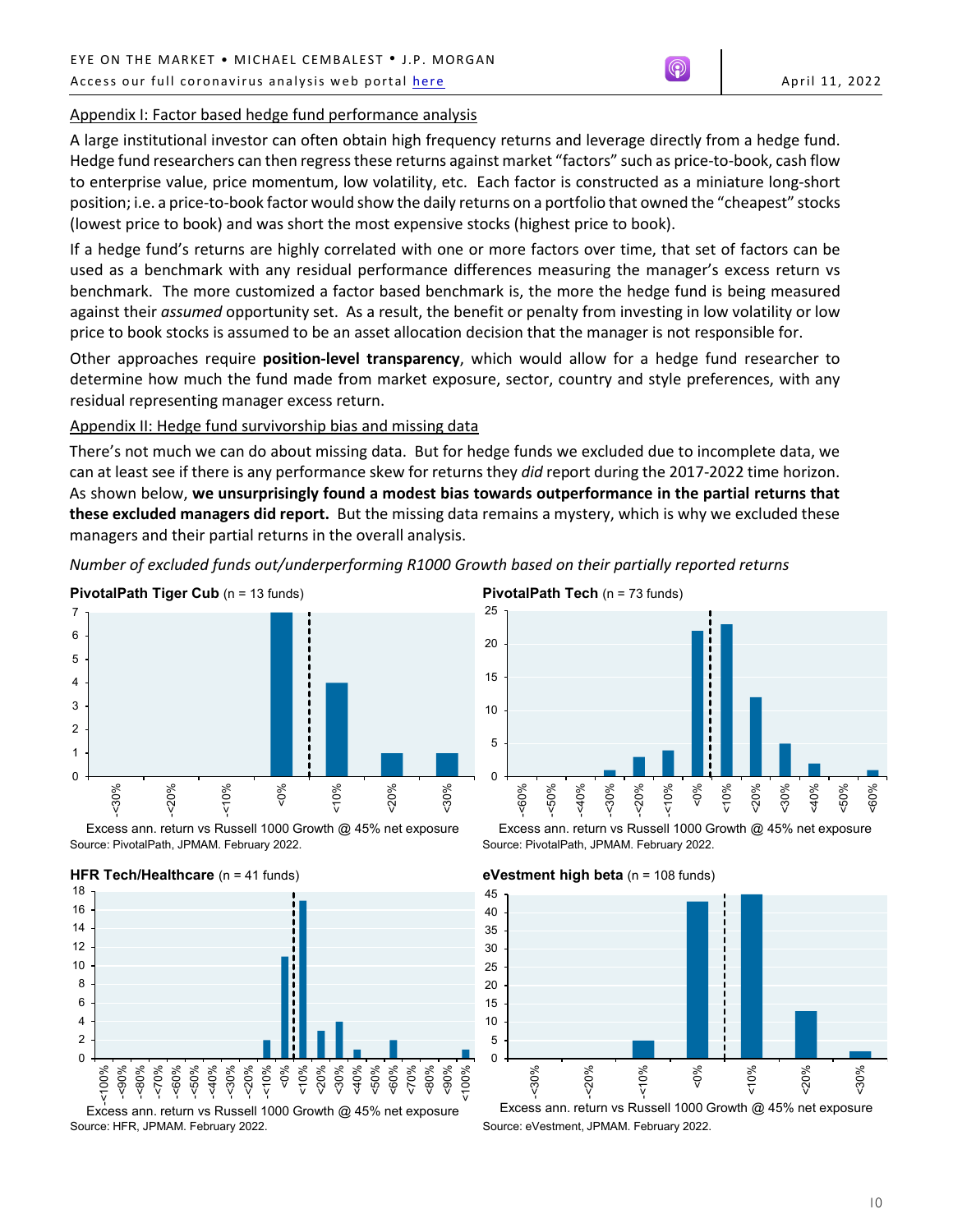### Access our full coronavirus analysis web portal [here](https://www.jpmorgan.com/coronavirusupdates) April 11, 2022

#### **IMPORTANT INFORMATION**

This report uses rigorous security protocols for selected data sourced from Chase credit and debit card transactions to ensure all information is kept confidential and secure. All selected data is highly aggregated and all unique identifiable information, including names, account numbers, addresses, dates of birth, and Social Security Numbers, is removed from the data before the report's author receives it. The data in this report is not representative of Chase's overall credit and debit cardholder population.

The views, opinions and estimates expressed herein constitute Michael Cembalest's judgment based on current market conditions and are subject to change without notice. Information herein may differ from those expressed by other areas of J.P. Morgan. This information in no way constitutes J.P. Morgan Research and should not be treated as such.

The views contained herein are not to be taken as advice or a recommendation to buy or sell any investment in any jurisdiction, nor is it a commitment from J.P. Morgan or any of its subsidiaries to participate in any of the transactions mentioned herein. Any forecasts, figures, opinions or investment techniques and strategies set out are for information purposes only, based on certain assumptions and current market conditions and are subject to change without prior notice. All information presented herein is considered to be accurate at the time of production. This material does not contain sufficient information to support an investment decision and it should not be relied upon by you in evaluating the merits of investing in any securities or products. In addition, users should make an independent assessment of the legal, regulatory, tax, credit and accounting implications and determine, together with their own professional advisers, if any investment mentioned herein is believed to be suitable to their personal goals. Investors should ensure that they obtain all available relevant information before making any investment. It should be noted that investment involves risks, the value of investments and the income from them may fluctuate in accordance with market conditions and taxation agreements and investors may not get back the full amount invested. Both past performance and yields are not reliable indicators of current and future results.

Non-affiliated entities mentioned are for informational purposes only and should not be construed as an endorsement or sponsorship of J.P. Morgan Chase & Co. or its affiliates.

### **For J.P. Morgan Asset Management Clients:**

J.P. Morgan Asset Management is the brand for the asset management business of JPMorgan Chase & Co. and its affiliates worldwide.

To the extent permitted by applicable law, we may record telephone calls and monitor electronic communications to comply with our legal and regulatory obligations and internal policies. Personal data will be collected, stored and processed by J.P. Morgan Asset Management in accordance with our privacy policies a[t https://am.jpmorgan.com/global/privacy.](https://am.jpmorgan.com/global/privacy)

#### **ACCESSIBILITY**

For U.S. only: If you are a person with a disability and need additional support in viewing the material, please call us at 1-800-343-1113 for assistance.

#### This communication is issued by the following entities:

In the United States, by J.P. Morgan Investment Management Inc. or J.P. Morgan Alternative Asset Management, Inc., both regulated by the Securities and Exchange Commission; in Latin America, for intended recipients' use only, by local J.P. Morgan entities, as the case may be.; in Canada, for institutional clients' use only, by JPMorgan Asset Management (Canada) Inc., which is a registered Portfolio Manager and Exempt Market Dealer in all Canadian provinces and territories except the Yukon and is also registered as an Investment Fund Manager in British Columbia, Ontario, Quebec and Newfoundland and Labrador. In the United Kingdom, by JPMorgan Asset Management (UK) Limited, which is authorized and regulated by the Financial Conduct Authority; in other European jurisdictions, by JPMorgan Asset Management (Europe) S.à r.l. In Asia Pacific ("APAC"), by the following issuing entities and in the respective jurisdictions in which they are primarily regulated: JPMorgan Asset Management (Asia Pacific) Limited, or JPMorgan Funds (Asia) Limited, or JPMorgan Asset Management Real Assets (Asia) Limited, each of which is regulated by the Securities and Futures Commission of Hong Kong; JPMorgan Asset Management (Singapore) Limited (Co. Reg. No. 197601586K), which this advertisement or publication has not been reviewed by the Monetary Authority of Singapore; JPMorgan Asset Management (Taiwan) Limited; JPMorgan Asset Management (Japan) Limited, which is a member of the Investment Trusts Association, Japan, the Japan Investment Advisers Association, Type II Financial Instruments Firms Association and the Japan Securities Dealers Association and is regulated by the Financial Services Agency (registration number "Kanto Local Finance Bureau (Financial Instruments Firm) No. 330"); in Australia, to wholesale clients only as defined in section 761A and 761G of the Corporations Act 2001 (Commonwealth), by JPMorgan Asset Management (Australia) Limited (ABN 55143832080) (AFSL 376919). For all other markets in APAC, to intended recipients only.

#### **For J.P. Morgan Private Bank Clients:**

#### **ACCESSIBILITY**

J.P. Morgan is committed to making our products and services accessible to meet the financial services needs of all our clients. Please direct any accessibility issues to the Private Bank Client Service Center at 1-866-265-1727.

#### **LEGAL ENTITY, BRAND & REGULATORY INFORMATION**

In the **United States**, bank deposit accounts and related services, such as checking, savings and bank lending, are offered by **JPMorgan Chase Bank, N.A.** Member FDIC.

**JPMorgan Chase Bank, N.A.** and its affiliates (collectively **"JPMCB"**) offer investment products, which may include bank-managed investment accounts and custody, as part of its trust and fiduciary services. Other investment products and services, such as brokerage and advisory accounts, are offered through **J.P. Morgan Securities LLC ("JPMS")**, a member of [FINRA](http://www.finra.org/) an[d SIPC.](http://www.sipc.org/) Annuities are made available through Chase Insurance Agency, Inc. (CIA), a licensed insurance agency, doing business as Chase Insurance Agency Services, Inc. in Florida. JPMCB, JPMS and CIA are affiliated companies under the common control of JPM. Products not available in all states.

In **Germany**, this material is issued by **J.P. Morgan SE**, with its registered office at Taunustor 1 (TaunusTurm), 60310 Frankfurt am Main, Germany, authorized by the Bundesanstalt für Finanzdienstleistungsaufsicht (BaFin) and jointly supervised by the BaFin, the German Central Bank (Deutsche Bundesbank) and the European Central Bank (ECB). In **Luxembourg**, this material is issued by **J.P. Morgan SE – Luxembourg Branch**, with registered office at European Bank and Business Centre, 6 route de Treves, L-2633, Senningerberg, Luxembourg, authorized by the Bundesanstalt für Finanzdienstleistungsaufsicht (BaFin) and jointly supervised by the BaFin, the German Central Bank (Deutsche Bundesbank) and the European Central Bank (ECB); J.P. Morgan SE – Luxembourg Branch is also supervised by the Commission de Surveillance du Secteur Financier (CSSF); registered under R.C.S Luxembourg B255938. In the **United Kingdom**, this material is issued by **J.P. Morgan SE – London Branch**, registered office at 25 Bank Street, Canary Wharf, London E14 5JP, authorized by the Bundesanstalt für Finanzdienstleistungsaufsicht (BaFin) and jointly supervised by the BaFin, the German Central Bank (Deutsche Bundesbank) and the European Central Bank (ECB); J.P. Morgan SE – London Branch is also supervised by the Financial Conduct Authority and Prudential Regulation Authority. In **Spain**, this material is